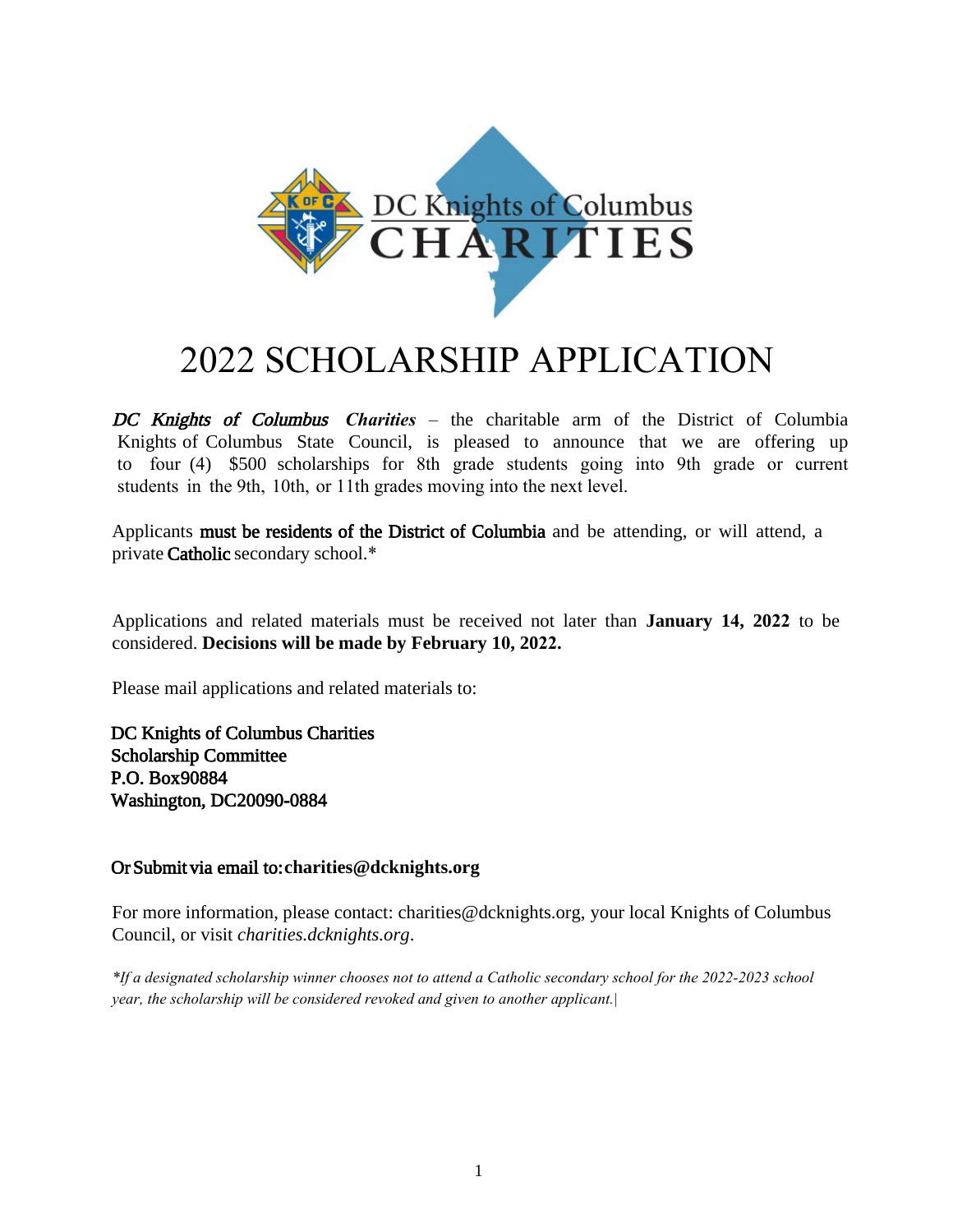# **APPLICATION FOR THE DC KNIGHTS OF COLUMBUS CHARITIES SCHOLARSHIP**

#### **Privacy Act Advisory Statement**

The Privacy Act of 1974 (P.L. 93.579) requires that you be given certain information in connection with this request for data. Pursuant to the requirements of the Act, please be advised:

- 1. The authority for the collection of this data is Public Law 93-642.
- 2. Submitting the information requested is voluntary.
- 3. The main purpose for which the data will be used is the selection of award winners for the DC Knights of Columbus Charities Scholarship.
- 4. Other routine uses of the data are for public affairs and press releases to news media.
- 5. Failure to complete the form will mean that you cannot be included among those candidates being considered for this scholarship award.

#### **I. BIOGRAPHICAL QUESTIONAIRE**

The questions that follow are designed to collect information about your background, your interests and your plans. Answers to these questions will be used in connection with your application for this scholarship award and will be made available to the scholarship selection committee.

#### **General Information** (Please type or print)

| Applicant's full name: last, first, middle                                                                                                                                                                                                                                                                                          | E-mail address      |
|-------------------------------------------------------------------------------------------------------------------------------------------------------------------------------------------------------------------------------------------------------------------------------------------------------------------------------------|---------------------|
| <u> La Carlo de la Carlo de la Carlo de la Carlo de la Carlo de la Carlo de la Carlo de la Carlo de la Carlo de</u>                                                                                                                                                                                                                 | F<br>M              |
| Date of birth: month, day, year                                                                                                                                                                                                                                                                                                     | Gender (Circle One) |
| 3.                                                                                                                                                                                                                                                                                                                                  |                     |
| Permanent home address: number, st., city, zip code                                                                                                                                                                                                                                                                                 | Tel. No.            |
| Parent(s) or legal guardian name                                                                                                                                                                                                                                                                                                    |                     |
|                                                                                                                                                                                                                                                                                                                                     |                     |
| 5.                                                                                                                                                                                                                                                                                                                                  |                     |
|                                                                                                                                                                                                                                                                                                                                     |                     |
| High School you will attend. (include address, state, zip code, and area code/telephone number)                                                                                                                                                                                                                                     |                     |
| The signee grants to DC Knights of Columbus Charities, its representatives and employees the right to take photographs of<br>me and my property in connection with the above-identified subject. I authorize DC Knights of Columbus Charities, its                                                                                  |                     |
| assigns and transferees to copyright, use and publish the same in print and/or electronically. I agree that DC Knights of<br>Columbus Charities may use such photographs of me with or without my name and for any lawful purpose, including for<br>example such purposes as publicity, illustration, advertising, and Web content. |                     |

Parent/Guardian Signature:\_\_\_\_\_\_\_\_\_\_\_\_\_\_\_\_\_\_\_\_\_\_\_\_\_\_\_\_\_\_\_\_\_\_\_\_\_\_\_\_Date:\_\_\_\_\_\_\_\_\_\_\_\_\_\_\_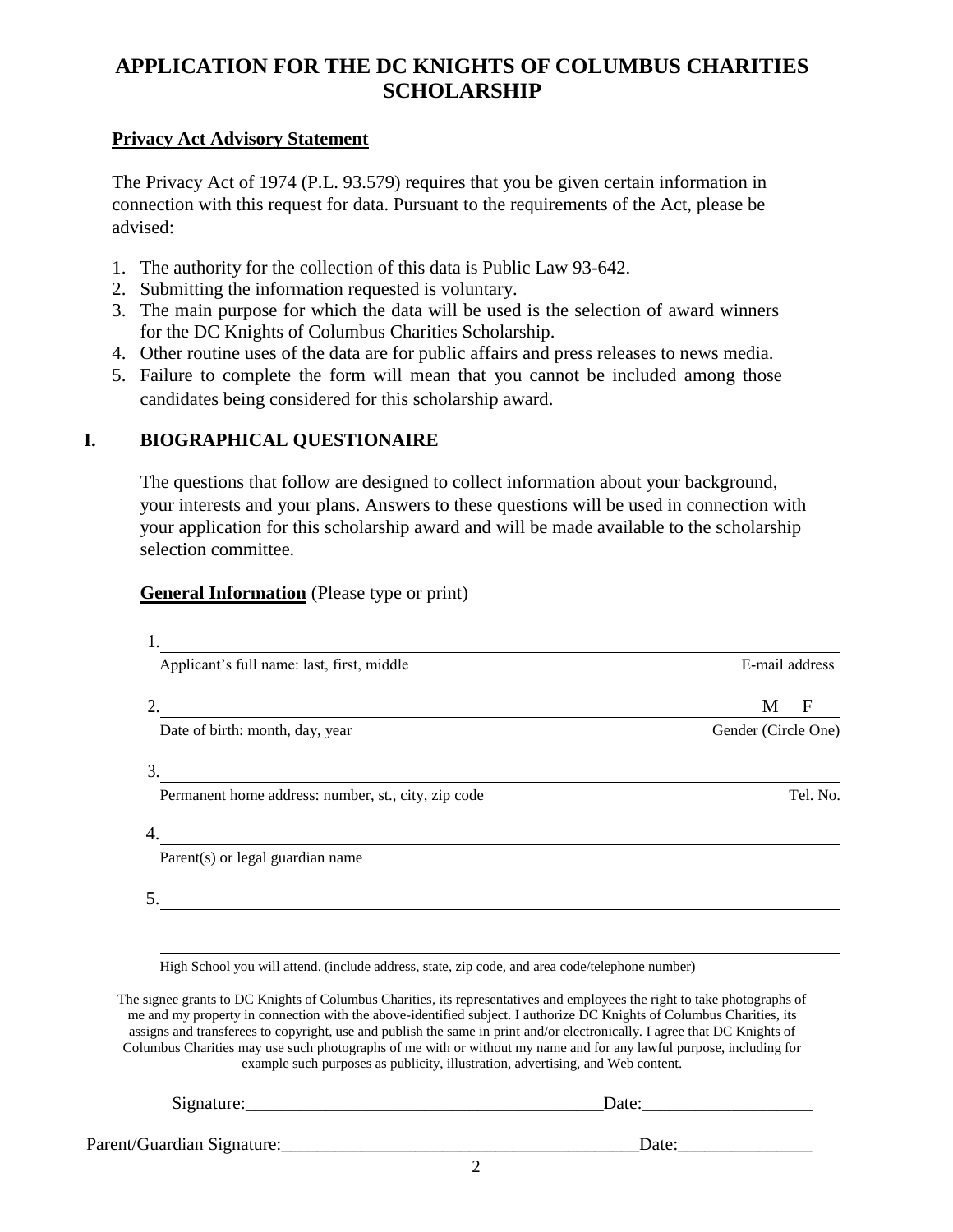### **II. APPLICANT INFORMATION**

This section should be completed by the applicant. Please feel free to attach additional pages to answer the questions fully.

1. Describe your involvement in civic and/or religious activities. Please indicate the activity, date(s) of your direct, active involvement, and your role or actions.

2. Briefly describe your participation in extracurricular school activities. Please indicate the activity, date(s) of your active participation and describe your role in the activity.

3. Describe any special circumstances, if any, which you believe the committee should use to evaluate your application.

4. Please have your school forward an official transcript of your grades to the address listed on page 1.

Signature:\_\_\_\_\_\_\_\_\_\_\_\_\_\_\_\_\_\_\_\_\_\_\_\_\_\_\_\_\_\_\_\_\_\_\_\_\_\_\_\_Date:\_\_\_\_\_\_\_\_\_\_\_\_\_\_\_\_\_\_\_